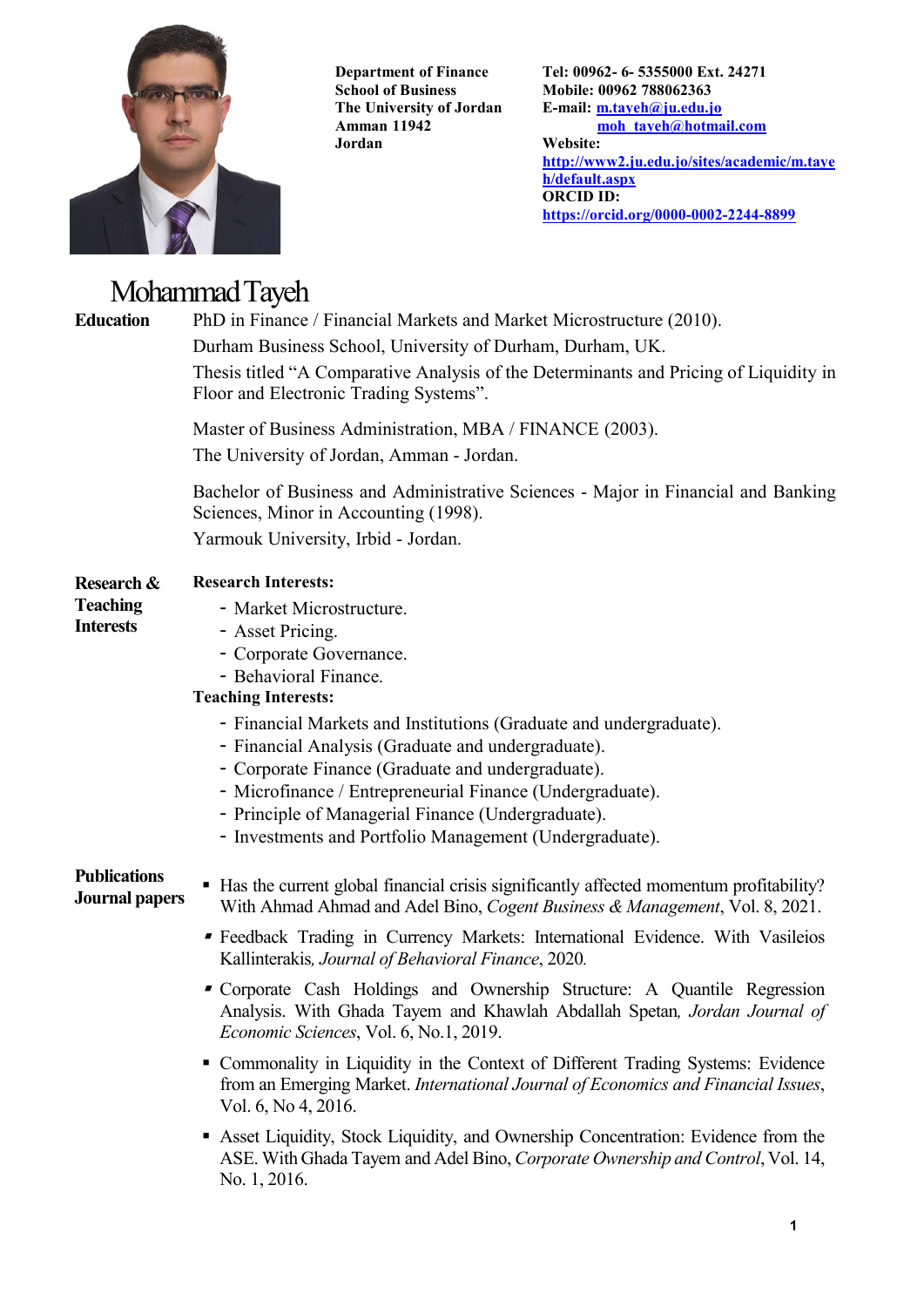- Determinants of Market Liquidity: Evidence from the Jordanian Stock Market. International Journal of Economics and Finance, Vol. 8, No. 10, 2016.
- Large Shareholder's Identity and Stock Price Synchronicity: Evidence from a MENA Market. With Adel Bino, Diana Abu Ghunmi and Dua'a Shubita, International Journal of Financial Research, Vol. 7, No. 1, 2016, 135 - 153.
- **IDED** Idiosyncratic Risk and Corporate Governance: Evidence from Jordan. With Diana Abu Ghunmi and Adel Bino, Emerging Markets Finance and Trade, Vol. 51, 2015, S40–S50.
- Accounting vs. Market-based Measures of Firm Performance Related to Information Technology Investments. With Ra'ed (Moh'dTaisir) Masa'deh, Idries M. Al-Jarrah, and Ali Tarhini, International Review of Social Sciences and Humanities, Vol. 9, No. 1, 2015, 129-145.
- Liquidity Commonality in an Emerging Market: Evidence from the Amman Stock Exchange. With Adel Bino, Diana Abu Ghunmi & Ghada Tayem, International Journal of Economics and Finance, Vol. 7, No. 2, 2015, 203-213.
- The Impact of Ownership Structure on Stock Liquidity: Evidence from Amman Stock Exchange. With Faten Al- Sharif and Adel Bino, Jordan Journal of Business Administration, Vol. 11, No. 1, 2015, 239-251.
- **Progress** The impacts of ownership concentration and identities on firm performance: evidence<br>**Progress** from amonging models, with Maid Islanduau, Kankata Banggaga and Vugara Mac. from emerging markets, with Majd Iskandrani, Kenbata Bengassa and Yusong Miao, under review.
	- **Coronavirus and the Chinese Stock Market: Pandemic versus Financial Crises, with** Maen F. Al-Nsour and Samer AM Al-Rjoub, under review.
	- Agency Costs and Ownership Structure, with Adel Bino and Rafe' Mustafa.
	- Corporate Governance and Frim Performance, with Adel Bino.
	- Corporate Governance and Dividend Policy When Investor Protection Is Weak, with Adel Bino and Morad Abdel-Halim.
	- Ownership, Board Composition and Firm Performance in Emerging Markets, with Majd M. Iskandrani and Kenbata Bengassa.
	- The Impact of Workers' Remittances on The Liquidity of Stock Market: The Case of ASE, with Ghazi Al Assaf.
	- Why Firms Do not Borrow: Evidence from an Emerging Market, with Adel Bino.

 Awards, Grants and **Scholarships** 

Work in

- Research grant from the Deanship of Academic Research, the University of Jordan, 2018, research project titled "Feedback Trading in Currency Markets: Global Evidence".
- Research grant from Scientific Research Support Fund, Ministry of Higher Education, 2015, research project titled " The Impact of Workers' Remittances on The Liquidity of Stock Market: The Case of ASE".
- Research grant from the Deanship of Academic Research, the University of Jordan, 2014, research project titled "Why Firms Don't Borrow: Evidence from an Emerging Market".
- Research grant from the Deanship of Academic Research, the University of Jordan, 2.13, research project titled "Assets Liquidity, Stock Liquidity and Concentrated Ownership: Evidence for ASE".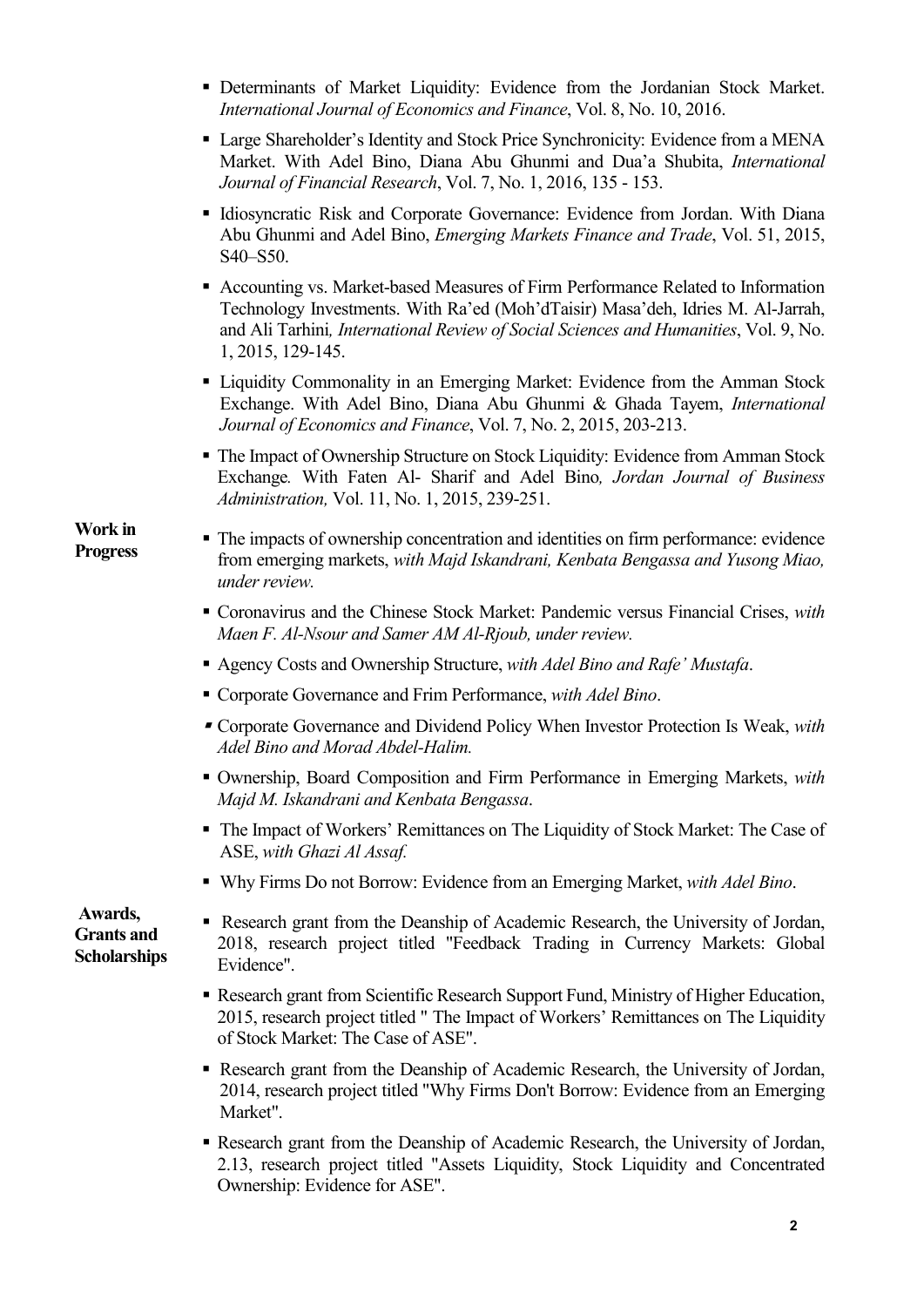Scholarship from the University of Jordan for PhD program.

**Professional Experience** 

## Full-time Academic and Adminsitrative Experience:

- Oct. 2020 present, Associate Professor of Finance and Vice Dean for Administrative Affairs, Department of Finance, School of Business, The University of Jordan, Amman - Jordan.
- Oct. 2016 Oct. 2020, Associate Professor of Finance, Department of Finance, School of Business, The University of Jordan, Amman - Jordan.
- Sept. 2015 Oct. 2016, Assistant Professor of Finance , School of Business, The University of Jordan, Amman - Jordan. Ĭ
- Sept. 2012 Sept. 2015, Assistant Professor of Finance and Chair of Finance Department, School of Business, The University of Jordan, Amman - Jordan.
- July. 19, 2010 Sept. 2012, Assistant Professor of Finance, Department of Finance, School of Business, The University of Jordan, Amman - Jordan.
- Sept. 21, 2003 Sept. 1, 2004, Research and Teaching Assistant, Department of Finance, School of Business, The University of Jordan, Amman - Jordan.

## Part-time Academic and Adminsitrative Experience:

- Oct. 2017 Aug. 2018, Part-time Lecturer, Graduate School of Business Administration, German Jordanian University, Amman – Jordan.
- July 4, 2003 Aug. 31, 2003, Part-time Lecturer, Department of Finance, School of Business, The University of Jordan, Amman - Jordan.

## Other Professional Expereinces:

- May 9, 2003 Aug. 31, 2003, Accountant and Assets Manager, Finance Department, Ministry of Justice, Amman - Jordan.
- July 4, 1998 May 31, 2000, Training Department and Administrative Affairs Department, The Institute of Banking Studies, Amman - Jordan.
	- July 4, 1998 Oct.3, 1999, Training, Studies and Research Department.
	- Oct. 4, 1999 May 31, 2000, Administrative Affairs Department.

#### **Editorial** Editorial Duties

Duties,

Referee/Revie wer and **Scientific** Committees/ **Organizer** 

- Editorial Board Member of The International Journal of Business Quantitative Economics and Applied Management Research.
	- Editorial Board Member of Journal of Finance and Economics.

## Referee/ Ad-hoc Reviewer

- Journal of Behavioral and Experimental Finance
- International Journal of Business and Society
- North American Journal of Economics and Finance
- International Journal of Economics and Finance
- Jordan Journal of Business Administration
- Universal Journal of Accounting and Finance
- Academy of Accounting and Financial Studies Journal
- Asia-Pacific Management Accounting Association 2019,  $15<sup>th</sup>$  Annual Conference, November  $2^{nd} - 5^{th}$ , 2019, Doha Qatar.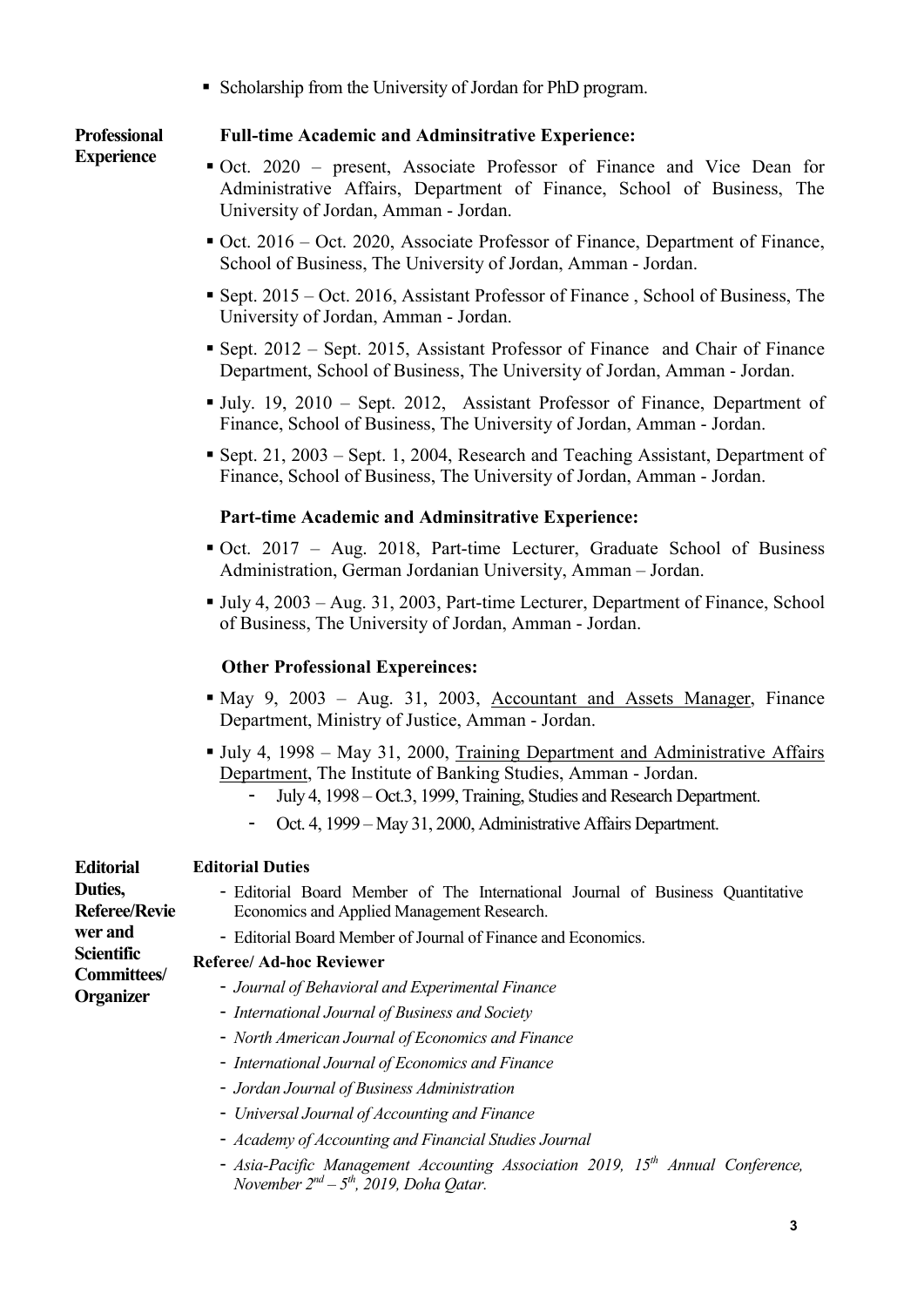#### Scientific Committees/Organizer

- "The 3rd International Conference on Innovation Economy" 14-15, April, 2015, School of Business, The University of Jordan, Amman – Jordan.
- "The 2nd International Conference Business Dilemma: Green, Ethical, and Performance Requirements" 27-29 May, 2014, School of Business, The University of Jordan, Amman – Jordan.

#### Track Chair

- Track Chair in a Finance area for The American Society of Business and Behavioral Sciences (ASBBS) conferences.

#### **Conferences** Attending

- Arab Federation of Exchanges (AFE) Annual Conference, March 29 30, 2021, Virtually organized by The Arab Federation of Exchanges in collaborationwith the Saudi Stock Exchange (Tadawul).
- Arab Federation of Exchanges (AFE) Annual Conference, April 27 28, 2016, Amman, Jordan. Organized by The Arab Federation of Exchanges in collaboration with the Amman Stock Exchange.
- The Exchange" Strengthening Financial Management Institutions Strengthening MENA, June 10-12, 2014, Abu Dhabi, UAE. Organized by The World Bank - The World Bank's Middle East and North Africa Financial Management Unit (MNAFM).
- "CFA Middle East Investment Conference Realising Our Potential: Investing for Sustainable Growth", April 9 – 10, 2014, Dead Sea, Amman - Jordan.
- 5<sup>th</sup> International Conference on Islamic Banking and Finance: Risk Management, Regulation and Supervision. Oct. 6-8, 2012, Central Bank of Jordan, Amman - Jordan.
- Modern International Economic and Financial Crisis From Islamic Economic Perspective, International Institute of Islamic Thought, Dec.  $1 - 2$ , 2010, Amman – Jordan.

#### Session Chair

- 1<sup>st</sup> International Conference on Understanding Global Business Environment: Its Economic, Financial, Accounting, Marketing and IT Dimensions – October 30 - 31, 2013, The University of Jordan, Amman – Jordan.

#### Presentation

- "The 2nd International Conference Business Dilemma: Green, Ethical, and Performance Requirements" 27-29 May, 2014, The University of Jordan, Amman – Jordan. Paper presented "Ownership Structure and Stock Liquidity: Evidence from Amman Stock Exchange", with Faten Al- Sharif and Adel Bino.

- Workshops Lunching of Country Partnership Framework for the years 2017-2022 and Jordan Economic Monitor for spring 2016: The Challenge a Head, July  $21<sup>st</sup>$ , 2016, World Bank Group in cooperation with Ministry of Planning & International Cooperation, Amman, Jordan
	- Lunching of the report of Jordan Economic Monitor for autman 2015, December 21<sup>st</sup>, 2015, World Bank Group in cooperation with Ministry of Planning & International Cooperation, Amman, Jordan
	- Attracting Foreign Investments to Jordan, Tuesday November  $17<sup>th</sup>$  2015, The Jordanian Club of Humboldt Fellows and the Friedrich Naumann Foundation for Liberty, Amman - Jordan.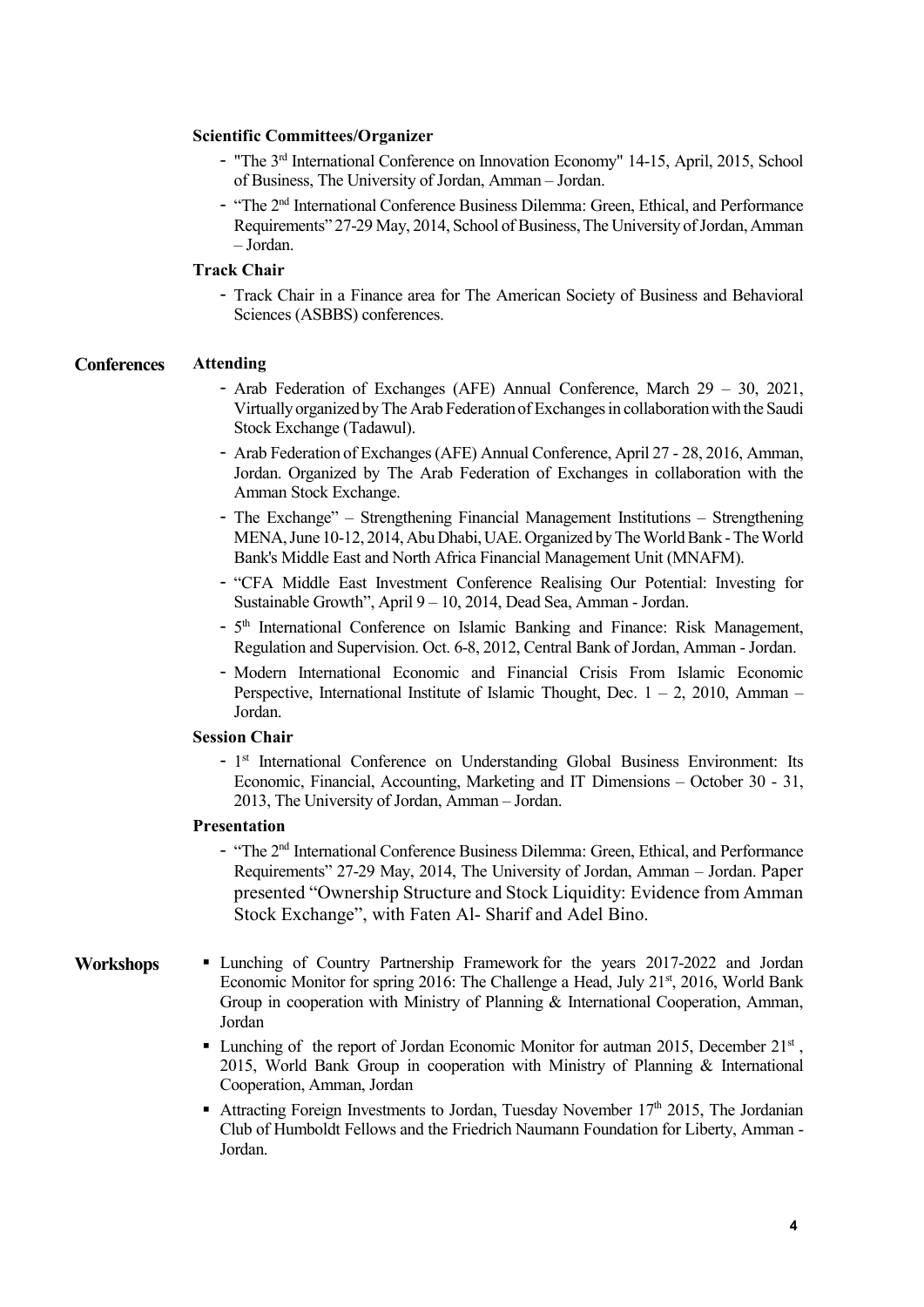- Educational Reforms in Jordan What is Still Needed?, November  $30<sup>th</sup> 2014$ , The Jordanian Club of Humboldt Fellows and the Friedrich Naumann Foundation for Liberty, Amman - Jordan.
- <sup>4th</sup> IFSB Public Lecture on Financial Policy and Stability " Theme: 1975-2010: 35 Years of Growth – Why Islamic Financial Services Industry Remains Relatively Small". March 30, 2011, Amman - Jordan

| <b>Theses</b> |  |
|---------------|--|
|---------------|--|

# **Theses Supervision:**

# Master Theses

- Risk Trading Behavior and Funding Liquidity: Evidence from Jordan.
- Liquidity cost and assets pricing in emerging markets: The case of the Amman Stock Exchange.
- Examining the Validity of the Capital Asset Pricing Model in Amman Stock Exchange.
- The effect of Ownership Concentration and Owners' Identity on Market Liquidity: Evidence from Amman Stock Exchange.
- The Impact of Ownership Structure on Firm's Risk Taking Behavior: An Empirical Study on the Non-Financial Listed Companies in Amman Stock Exchange.
- Determinants of Liquidity Risk in the Banking Sector: Basel 3 Requirements.

#### Theses Examination

- Served as a member in Examination Committees (Internal and External Examiner) for many other theses.

#### Competitions Mentor and advisor for the Hult Prize at the University of Jordan for the academic year 2015/2016.

## Participating in CFA Institute Research Challenge 2013/2014, 2014/2015, 2016/2017, 2017/2018 (Supervisor of The University of Jordan Team):

- At Local level (Winners for two times 2013/2014, 2014/2015): Competing with five Local Universities.
- Representing Jordan at Regional Level, Italy April 1 2, 2014, Netherland April 1-2, 2015: EMEA Regional Final; Competing with Different Universities from Europe, Middle East, and Africa regions.
- At local level (Second place during 2016/2017, 2017/2018, 2018/2019).
- Representing Jordan at MENA Regional Final in Dubai 2016/2017, 2017/2018 and in Jordan 2018/2019.

#### **Training Services Experience** Conducting training course on professional level at the Institute of Banking Studies - Amman, in

- "Advanced Excel Functions and Applications in Finance", June 10 -14, 2012; March 4 – 7, 2013; April 15 - 17, 2014.
- "Financial Analysis Using Excel", December 2 5, 2019.
- "Risk Analysis and Management", as a part of Specialized Professional Diploma in Financial Analysis, September  $17 - 23$ , 2012; May  $20 - 26$ , 2013; December 1 - 8, 2013; March 24 - 30, 2014; June 16 - 22, 2014; November 2 - 9, 2014; March 23 - 29, 2015; June 1 - 7, 2015; September 28 - October 4, 2015.
- "Risk Analysis and Management: Interest Rate and Market Risk", as a part of Specialized Professional Diploma in Financial Analysis, February 1-4, 2016; May 5-12, 2016; August 29 - September 4, 2016; November 28 -